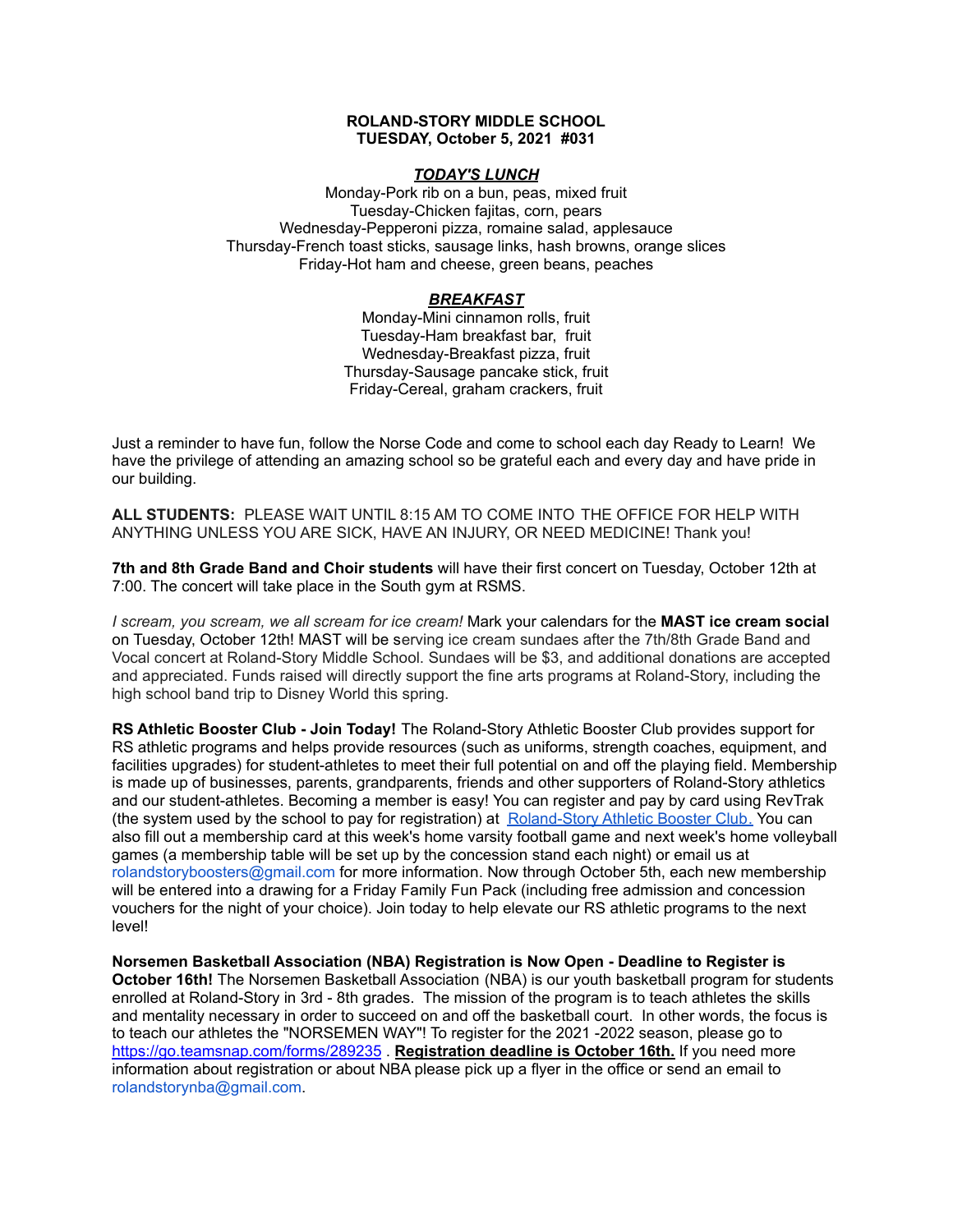**Mock trial** will be Mondays and Wednesdays at 7:00 a.m. in room 123 across from the office.

**Concessions workers needed!** In order to have Concessions for Home Middle School Volleyball games, we need two 7th or 8th grade students to sign up to work. Time frame is 4:15 to approximately 6:15-6:30. Please sign up on the sheet in the office. Your help is greatly appreciated.

**7 th and 8 th Grade Roland Rural Bus Room** please report to Mrs. Hetland's room at 3:30.

**Reminder to all students attending middle school and high school events:** Please come to watch the event and NOT be running around. Remember to demonstrate the Norse Code positively cheering for both teams.

## **RSMS to offer "Skip the Trip" Iowa DOT instruction permit knowledge tests**

Do you have a student who is ready to take the operator knowledge test to get an Iowa instruction permit to drive? RSMS is now offering the test right here at school as part of the Iowa Department of Transportation's "Skip the Trip" program. In partnering with the Iowa DOT, RSMS can save families time, cost, and the hassle of making a trip to a driver's license service center for testing. Students will be able to take the web-based test in a more familiar environment that works to reduce test anxiety and increase success rates. Tests are overseen by trained school staff to assure the integrity of test results. To be eligible to take the remote knowledge test, your student must be age 14 or older and not currently hold an Iowa instruction permit. Students that have turned 14 prior to the testing date must sign up in the office and have permission given from their parent by either email or phone. Students will have the opportunity to test on the second Tuesday of each month. "Skip the Trip" allows students to take their initial test at school as the first step in getting your student to be a confident driver. Once a student has successfully passed the test, the student will receive an email verifying a successful test. The student brings a copy of the email to the driver's license service center along with the other required documentation that will prove their identity to be issued their instruction permit. Service center staff will verify passing test result emails with Iowa DOT records. Visit [www.iowadot.gov/mvd/realid/success.asp](http://www.iowadot.gov/mvd/realid/success.asp) to determine what documentation to bring with you to receive your student's permit. To prepare for a successful knowledge test, students should study the Iowa Driver's Manual and online practice test, both available at: <https://iowadot.gov/mvd/driverslicense/manuals-and-practice-tests>.

## **Quote of the Week:**

"Winning is not a sometime thing, it is an all the time thing. You don't do things right once in a **while…you do them right all the time." Vince Lombardi**

## **R-S MS PRACTICE / SHUTTLE SCHEDULE CROSS COUNTRY, FOOTBALL, VOLLEYBALL OCTOBER 4 - OCTOBER 8**

#### **CROSS COUNTRY & VOLLEYBALL -- SHUTTLE @ 5:15 P.M. FOOTBALL -- SHUTTLE @ 5:35 P.M.**

## **TUESDAY, OCTOBER 5**

| <b>Cross Country</b> | @ Perry 4:15                |
|----------------------|-----------------------------|
|                      | Dismiss @ 2:10 / Bus @ 2:20 |
| Football             | $3:45 - 5:20$               |
| Volleyball           | $3:45 - 5:05$               |

#### **WEDNESDAY, OCTOBER 6**

| Cross Country | $3:45 - 5:00$ |
|---------------|---------------|
| Football      | $3:45 - 5:20$ |
| Volleyball    | $3:45 - 5:05$ |